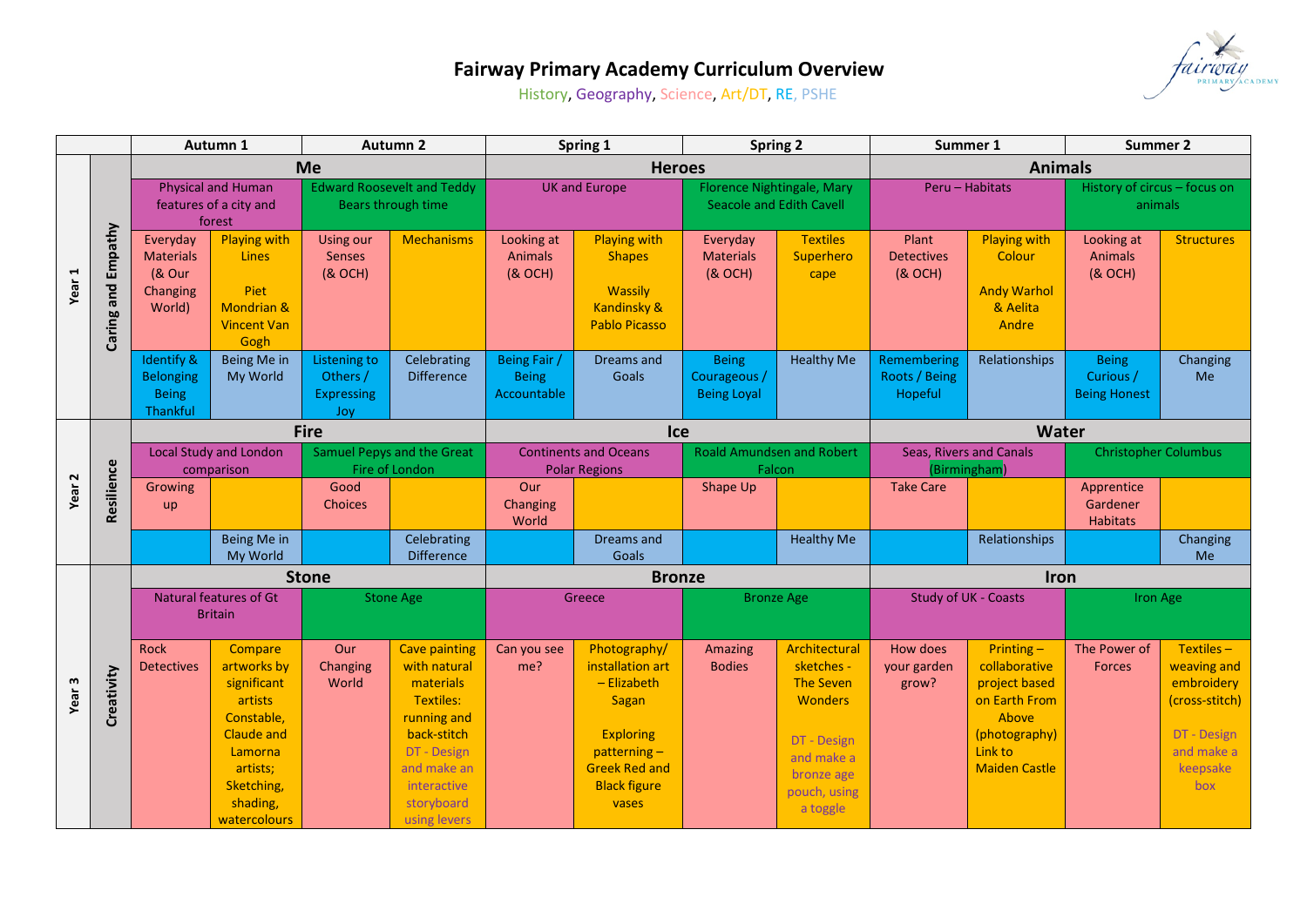

## **Fairway Primary Academy Curriculum Overview**

History, Geography, Science, Art/DT, RE, PSHE

|        |                            |                                                                                                                                          |                                                                              |                                                                                                                                                      | to animate                                                                                         |                                                                                                                                   |                                                                                              |                                                                                              | system to                                                                         |                                                                                                                                                           |                                                                |                                                                                                                                 |                                                               |
|--------|----------------------------|------------------------------------------------------------------------------------------------------------------------------------------|------------------------------------------------------------------------------|------------------------------------------------------------------------------------------------------------------------------------------------------|----------------------------------------------------------------------------------------------------|-----------------------------------------------------------------------------------------------------------------------------------|----------------------------------------------------------------------------------------------|----------------------------------------------------------------------------------------------|-----------------------------------------------------------------------------------|-----------------------------------------------------------------------------------------------------------------------------------------------------------|----------------------------------------------------------------|---------------------------------------------------------------------------------------------------------------------------------|---------------------------------------------------------------|
|        |                            | <b>Sharing</b><br>and being<br>generous -<br>Christian/<br><b>Sikh</b><br><b>Caring for</b><br>Others -<br>Christian/<br><b>Buddhist</b> | Being Me in<br>My World                                                      | <b>Creating</b><br>unity and<br>harmony -<br>Christian/<br>Baha'i/Islam<br>Participating<br>and being<br>willing to<br>lead -<br>Christian/<br>Islam | parts.<br>Celebrating<br><b>Difference</b>                                                         | <b>Being Fair</b><br>and Just $-$<br><b>Being</b><br>accountable<br>and living<br>with<br>integrity-<br>Islam and<br>Christianity | Dreams and<br>Goals                                                                          | Remembering<br>$roots -$<br><b>Judaism Being</b><br>loval and<br>steadfast -<br>Christianity | close.<br><b>Healthy Me</b>                                                       | Being open,<br>honest and<br>$truthful -$<br>Christianity,<br>Judaism and<br>Islam<br><b>Being silent</b><br>and attentive<br>- Christianity<br>and Islam | Relationships                                                  | <b>Being</b><br>courageous<br>and<br>$confident -$<br>Sikhism and<br>Christianity<br><b>Being</b><br>hopeful and<br>visionary - | Changing<br>Me                                                |
|        |                            | <b>Victorians</b>                                                                                                                        |                                                                              |                                                                                                                                                      |                                                                                                    |                                                                                                                                   | <b>Romans</b>                                                                                |                                                                                              |                                                                                   | <b>Maya</b>                                                                                                                                               |                                                                |                                                                                                                                 |                                                               |
|        |                            | Local Study - Bournville                                                                                                                 |                                                                              | <b>Victorians</b><br>Railways                                                                                                                        |                                                                                                    | Italy inc. Rome                                                                                                                   |                                                                                              | <b>Romans</b>                                                                                |                                                                                   | Rainforest                                                                                                                                                |                                                                | Maya                                                                                                                            |                                                               |
| Year 4 |                            | In a state                                                                                                                               | <b>Textiles and</b><br>$printing -$<br>William<br><b>Morris</b><br>L.S.Lowry | Switched on                                                                                                                                          | <b>Design and</b><br>make a<br>simple toy<br>using links<br>and levers to<br>move arms<br>and legs | Where does<br>all the food<br>go?                                                                                                 | Shading -<br>hatching and<br>cross-hatching<br><b>Claude Monet</b><br><b>Mosaic and clay</b> | Good<br>vibrations                                                                           | <b>Design and</b><br>make a<br>pencil case<br>using zips to<br>open and<br>close. | Who am I?<br>Our changing<br>world.                                                                                                                       | <b>Colour and</b><br>shape<br>Kandinsky<br><b>Abstract art</b> | Human<br>impact                                                                                                                 | Design and<br>make an<br>illuminated<br>sign.                 |
|        | Responsibility             | Expressing<br>joy<br><b>Being</b><br>thankful                                                                                            | Being me in<br>my world                                                      | <b>Being</b><br>reflective<br>and self-<br>critical<br><b>Being</b><br>curious and<br>valuing<br>knowledge                                           | Celebrating<br>differences                                                                         | <b>Being</b><br>modest and<br>listening to<br>others<br>Cultivating<br>inclusion,<br>identity and<br>belonging                    | Dreams and<br>Goals                                                                          | <b>Being</b><br>merciful and<br>forgiving<br><b>Being</b><br>regardful of<br>suffering       | Healthy me                                                                        | Living by<br>rules                                                                                                                                        | Relationships                                                  | <b>Being</b><br>temperate<br><b>Being</b><br>imaginative<br>and<br>explorative                                                  | Changing me                                                   |
|        |                            |                                                                                                                                          |                                                                              | <b>Mountains</b>                                                                                                                                     |                                                                                                    | <b>Rivers</b>                                                                                                                     |                                                                                              |                                                                                              |                                                                                   | Sea                                                                                                                                                       |                                                                |                                                                                                                                 |                                                               |
| Year 5 |                            |                                                                                                                                          | Mountains of the world                                                       |                                                                                                                                                      | <b>Indus Valley</b>                                                                                |                                                                                                                                   | <b>Rivers (Nile &amp; Thames)</b>                                                            | <b>Ancient Egyptians</b>                                                                     |                                                                                   |                                                                                                                                                           | Northern Europe                                                | <b>Vikings</b>                                                                                                                  |                                                               |
|        | Spirit of<br><b>Myentu</b> | The Earth<br>and<br>beyond                                                                                                               | Copper<br>engravings.                                                        | Feel the<br>Force                                                                                                                                    | <b>Design and</b><br>make toys<br>using cams<br>that bobs up<br>and down.                          | <b>Marvellous</b><br><b>Mixtures</b><br>All change                                                                                | Perspective<br><b>Hatching and</b><br>cross-hatching                                         | Everyday<br><b>Materials</b>                                                                 | <b>Design and</b><br>make a bag<br>for<br>themselves                              | <b>Circle of Life</b><br><b>Our changing</b><br>world                                                                                                     | Pattern<br>Weaving.                                            | Reproduction<br>in plants and<br>animals                                                                                        | Design and<br>make an<br>electrical<br>board game<br>(buzzer) |